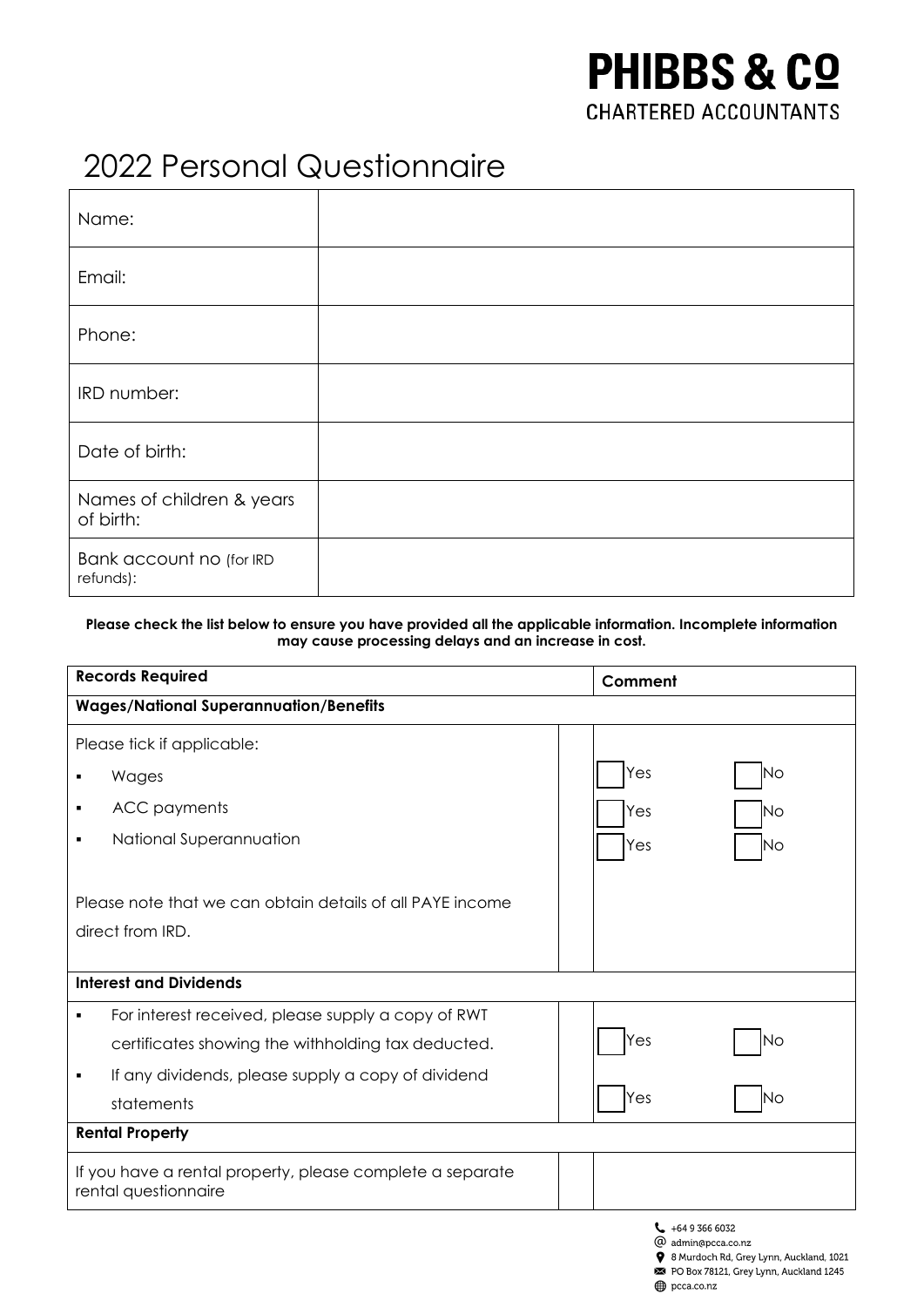| <b>Records Required</b>                                         |  | Comment |           |  |
|-----------------------------------------------------------------|--|---------|-----------|--|
| <b>Covid-19 Wage Subsidy and Small Business Loan</b>            |  |         |           |  |
| Have you received any Covid-19 wage subsidy and/or any          |  |         |           |  |
| other Covid-19 support payments during the year? If yes,        |  |         |           |  |
| please note all dates and receipts.                             |  |         |           |  |
|                                                                 |  |         |           |  |
|                                                                 |  |         |           |  |
|                                                                 |  |         |           |  |
| Have you repaid any Covid Subsidies?                            |  |         |           |  |
| Have you received the Government Small Business Loan?           |  |         |           |  |
| <b>Overseas Income</b>                                          |  |         |           |  |
| Please provide details of:                                      |  |         |           |  |
| Any overseas interest, dividends, wages received and            |  |         |           |  |
| taxation paid.                                                  |  |         |           |  |
| Any overseas investments held at any time during the            |  |         |           |  |
| financial year.                                                 |  |         |           |  |
| Please attach all of your investment advisors' reports.         |  |         |           |  |
| Have you at any point in your lifetime contributed to a foreign |  | Yes     | Νo        |  |
| superannuation scheme, even if you cannot receive the           |  |         |           |  |
| benefits until you retire?                                      |  |         |           |  |
| <b>Partnerships, Trusts, Estates and Companies</b>              |  |         |           |  |
| Please provide details of income earned from any entity for     |  |         |           |  |
| which we do not prepare the accounts and tax returns            |  |         |           |  |
| Any Other Income                                                |  |         |           |  |
| Did you have in place any Income Protection Policies? - If      |  | Yes     | <b>No</b> |  |
| "Yes" provide details of premiums and claims.                   |  |         |           |  |
| Have you been allocated a share of a loss of any Look           |  |         |           |  |
| Through Companies (other than from a company that we            |  | Yes     | <b>No</b> |  |
| are aware of)- If "Yes" please provide details.                 |  |         |           |  |
| Did you receive non-taxable income from any other               |  | Yes     | No        |  |
| sources? - If Yes, please provide details.                      |  |         |           |  |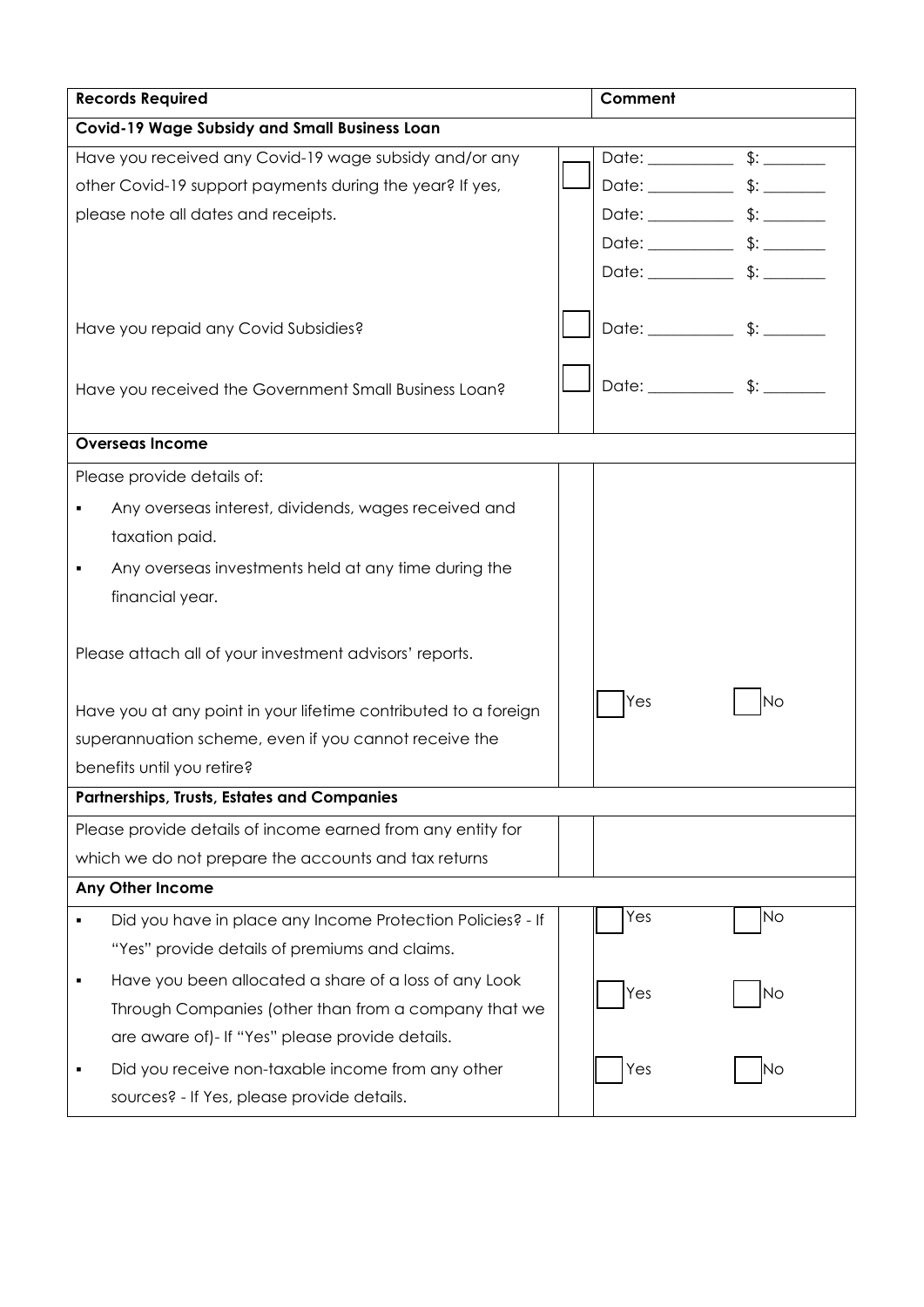| <b>Mixed Use Holiday Home</b>                                                                                                                                                  |  |     |      |
|--------------------------------------------------------------------------------------------------------------------------------------------------------------------------------|--|-----|------|
| Do you have a property (such as a holiday home or a bach)<br>that is used privately and also to derive rental or BnB income?                                                   |  | Yes | Νo   |
| If yes, provide address of the property:                                                                                                                                       |  |     |      |
| Was the property empty for 62 days in the income year?                                                                                                                         |  | Yes | Νo   |
| If yes, please complete the following section so we can                                                                                                                        |  |     |      |
| determine the amount of allowable deductions.                                                                                                                                  |  |     |      |
| Mixed Use Holiday Home - Additional Information                                                                                                                                |  |     |      |
| The number of days the property was <b>empty</b> during the<br>income year                                                                                                     |  |     | days |
| The number of days the asset was used by family or associated<br>persons* during the income year OR where income from any<br>person received was less than 80% of market rate. |  |     | days |
| * Associated persons include close relatives, or if owned by an<br>entity, persons associated with the entity owning the property.                                             |  |     |      |
| The number of days the property was rented at market rate:                                                                                                                     |  |     | days |
| Please also complete a separate Rental Questionnaire,<br>available on our website.                                                                                             |  |     |      |
| <b>Donations</b>                                                                                                                                                               |  |     |      |
| Would you want us to complete your rebate claim form?                                                                                                                          |  | Yes | Νo   |
| If so, please attach receipts for all donations.                                                                                                                               |  |     |      |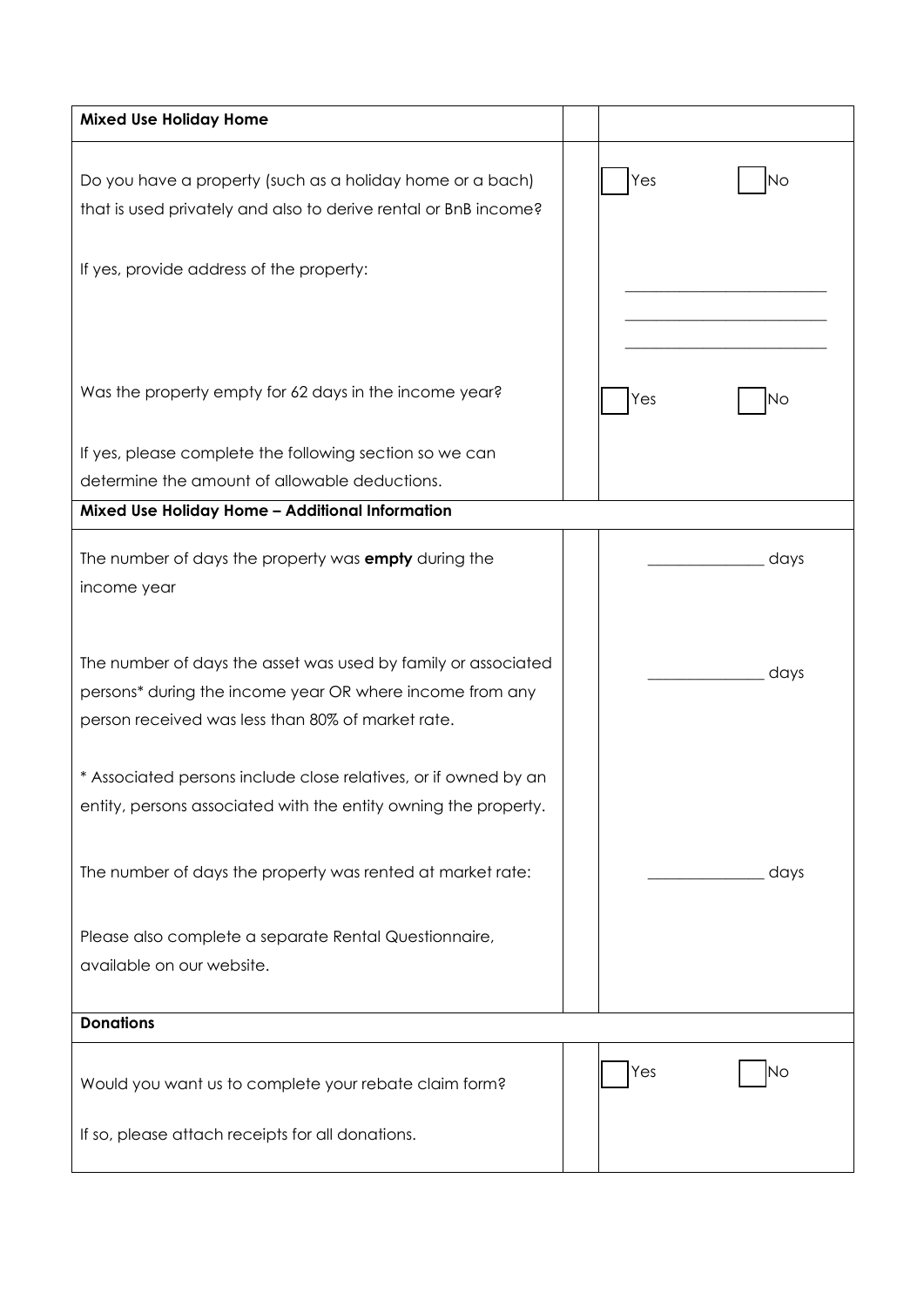| <b>Records Required</b>                                                                                                                                                                                                                                       |  | <b>Comments</b>                            |  |
|---------------------------------------------------------------------------------------------------------------------------------------------------------------------------------------------------------------------------------------------------------------|--|--------------------------------------------|--|
| <b>Residential Land Withholding Tax</b>                                                                                                                                                                                                                       |  |                                            |  |
| Have you sold residential property in New Zealand where<br>Residential Land Withholding Tax has been deducted and<br>paid to the IRD?<br>If so, provide details e.g. IR1100 Residential land withholding<br>tax return and other sale and purchase documents. |  | Yes<br>Νo                                  |  |
| <b>Residential Property Sales</b>                                                                                                                                                                                                                             |  |                                            |  |
| Have you sold any residential property during the year (not<br>otherwise detailed on the information provided)?<br>If yes, when was the property purchased and sold?                                                                                          |  | Yes<br>N٥<br>Date Purchased:<br>Date Sold: |  |
| Cryptocurrency                                                                                                                                                                                                                                                |  |                                            |  |
| Have you received or traded in cryptocurrency (or similar)<br>during the income year?<br>If so, please provide full details of the type, dates, amounts in<br>NZD, units traded and units held at year end.                                                   |  | Yes<br>Νo                                  |  |

## **DECLARATION**

I accept responsibility for the accuracy and completeness of the information supplied in this questionnaire which is to be used in the preparation of my financial statements. You are not to complete an audit, nor do I wish you to undertake a detailed review of my affairs in order to substantiate the accuracy of my information, and therefore you are not asked to provide any assurance on my financial statements. I understand your work cannot be relied on to detect error and fraud and that you accept no liability for the accuracy and completeness of the information supplied by me. I further understand that the financial statements will be prepared at my request and for my purposes only and that you will not be liable for any losses, claims or demands by any third person. I also accept responsibility for all other records and information supplied to you other than those listed above. I accept responsibility for any failure by me to supply all relevant records and information to you.

I hereby authorise Phibbs & Co. Limited to obtain from any third party any records or information you require for the purpose of preparing my Financial Statements and Income Tax Returns and accordingly any such third party is authorised to provide you with information required.